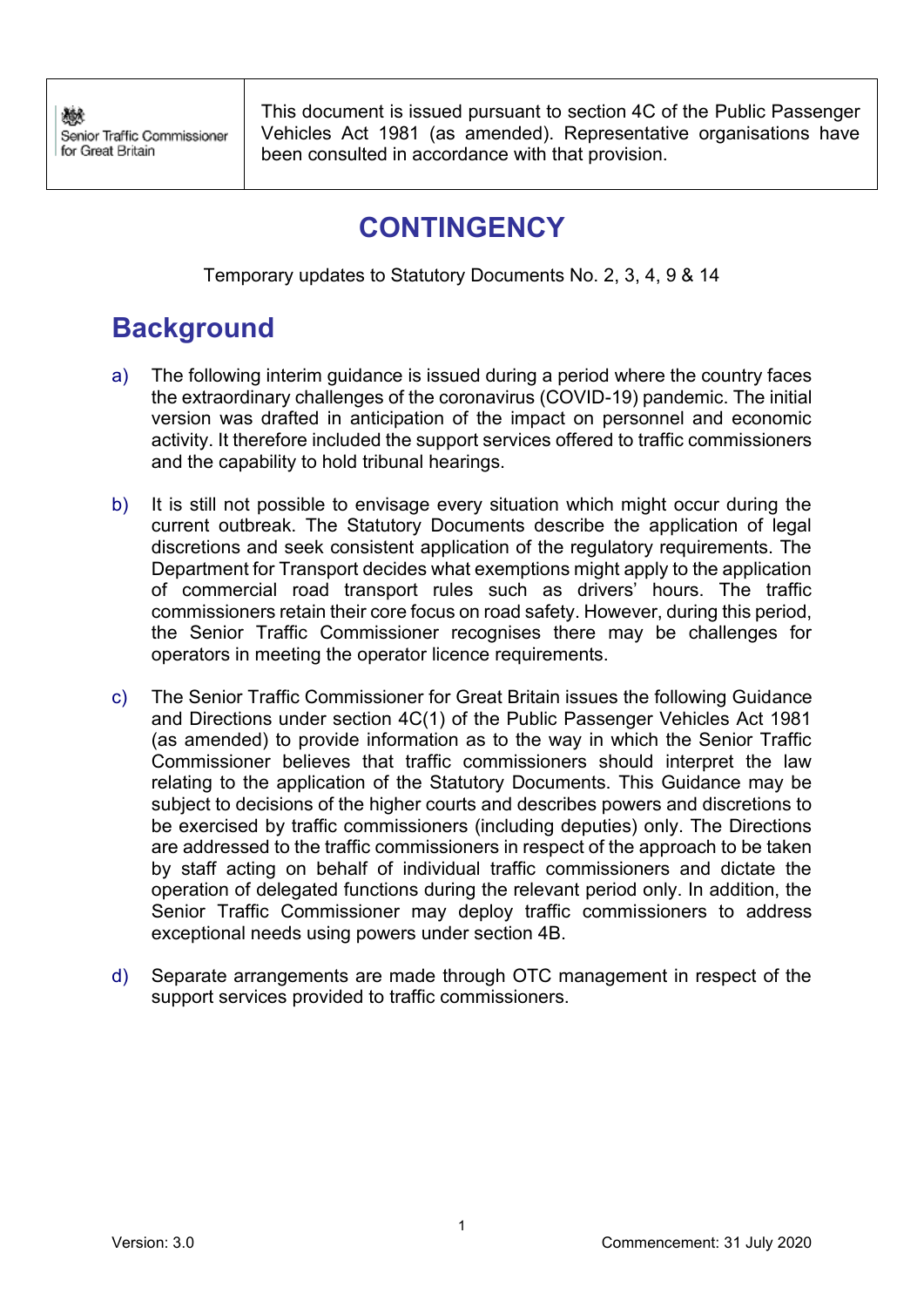# **Contingency Powers**

# **Standard Operators**

**1.** Article 13 of Regulation (EC) 1071/2009 provides a procedure for the suspension and withdrawal of authorisations, i.e. for Periods of Grace:

*1. Where a competent authority establishes that an undertaking runs the risk of no longer fulfilling the requirements laid down in Article 3, it shall notify the undertaking thereof. Where a competent authority establishes that one or more of those requirements is no longer satisfied, it may set one of the following time limits for the undertaking to rectify the situation:* 

*(a) a time limit not exceeding 6 months, which may be extended by 3 months in the event of the death or physical incapacity of the transport manager, for the recruitment of a replacement transport manager where the transport manager no longer satisfies the requirement as to good repute or professional competence;*

*(b) a time limit not exceeding 6 months where the undertaking has to rectify the situation by demonstrating that it has an effective and stable establishment;*

*(c) ….where the requirement of financial standing is not satisfied, in order to demonstrate that that requirement will again be satisfied on a permanent basis.* 

*2. The competent authority may require an undertaking whose authorisation has been suspended or withdrawn to ensure that its transport managers have passed the examinations referred to in Article 8(1) prior to any rehabilitation measure being taken.* 

*3. If the competent authority establishes that the undertaking no longer satisfies one or more of the requirements laid down in Article 3, it shall suspend or withdraw the authorisation to engage in the occupation of road transport operator within the time limits referred to in paragraph 1 of this Article.*

- **2.** An **effective and stable establishment** (Article 5 and Statutory Document No. 4) is the premises, which allow the operator to conduct its operations effectively and continuously to meet with the requirements of the licence, including i) any administration necessary for complying with those requirements and ii) appropriate technical equipment and facilities for an operating centre. The Senior Traffic Commissioner has interpreted this requirement to allow several sites, for instance an office and a separate Operating Centre, which go to meet this requirement. An operating centre must be specified on a licence and criminal proceedings may result from use of another place without authority.
- **3.** Where a standard operator *temporarily* loses access to an Operating Centre, as a result of restrictions imposed during the outbreak, traffic commissioners should give serious consideration to the grant of a Period of Grace. The Senior Traffic Commissioner has set a starting point of 4 months Period of Grace for qualifying operators. That starting point is intended to allow an extension to the maximum period of 6 months should circumstances require that. A traffic commissioner may wish to be satisfied as to where the vehicles will be parked in the alternative. It is recognised that during the period of the outbreak it may not be practicable to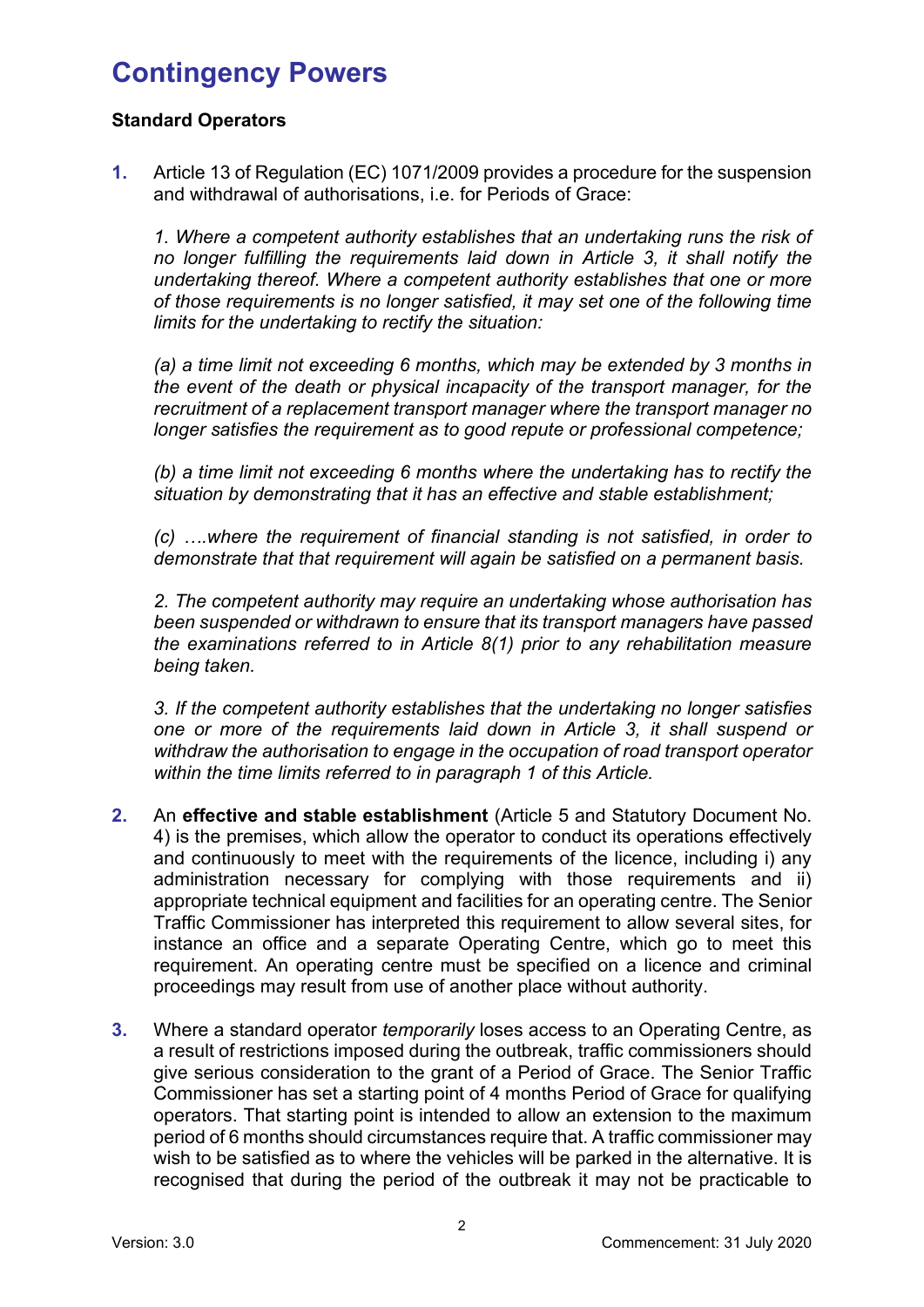lodge an application for a new Operating Centre, which may only be required for temporary use.

- **4. Financial Standing** (Article 7 and Statutory Document No. 2) is an important means by which a transport business becomes established and is intended to support the maintenance of vehicles and trailers during operation. It is a condition of an operator's licence that changes in financial standing or professional competence are notified to the traffic commissioner.
- **5.** Regulation (EU) 2020/698 extends the maximum time limit established for financial standing from six to twelve months, with regard to financial assessments covering all or part of the period between 1 March 2020 and 30 September 2020. Where that adverse finding has already been made, and the time limit set by a PoG has not yet expired, it can be extended to a total of 12 months to allow for the above. A traffic commissioner will wish to be satisfied that:
	- the operator is not insolvent;
	- there are no outstanding maintenance or other issues, which might impact on road safety;
	- that this is not an attempted device to avoid responsibility for alleged failures in compliance.
- **6.** A traffic commissioner would normally require tangible evidence to show that financial standing can be met in the future but, given the exceptional and shortterm circumstances referred to above, the Senior Traffic Commissioner has directed that a traffic commissioner may rely on a previous satisfactory financial check which meets the new prescribed sum, no older than the last 12 months, as evidence to support the granting of a Period of Grace. A traffic commissioner may also accept internet or copy documents, with a check of original documents to be made at a later date. A traffic commissioner retains their discretion in respect of all standard operators. However, if the qualifying circumstances are met between 1 March 2020 and 30 September 2020, then the Senior Traffic Commissioner has set a starting point of 6 months Period of Grace for qualifying operators. That starting point is intended to allow for the traffic commissioner to make an assessment of the impact on road safety before extending to a maximum period of 12 months, should circumstances require that.
- **7. Professional competence** (Article 4 and Statutory Document No. 3) requires at least one natural person with a genuine link to the operator and who is qualified with a Certificate of Professional Competence to act as Transport Manager. Traffic commissioners are aware of the duties summarised in paragraph 54 of Statutory Document No. 4 and may have to take a view on what is practicable in all the circumstances to meet the statutory duty. The conditions on the operator's licence require the operator to notify the traffic commissioner of matters which might impact for instance on the ability to show professional competence. Traffic commissioners would not normally expect to be notified of periods of short illness such as the general symptoms described in the current public health guidance. Where a person develops more acute symptoms, it may be necessary to grant a Period of Grace. Recognising the additional challenges of recruitment during the period of the outbreak, the Senior Traffic Commissioner has set a starting point of 4 months Period of Grace for qualifying operators. That starting point is intended to allow for an extension to the maximum period of 6 months should circumstances require that.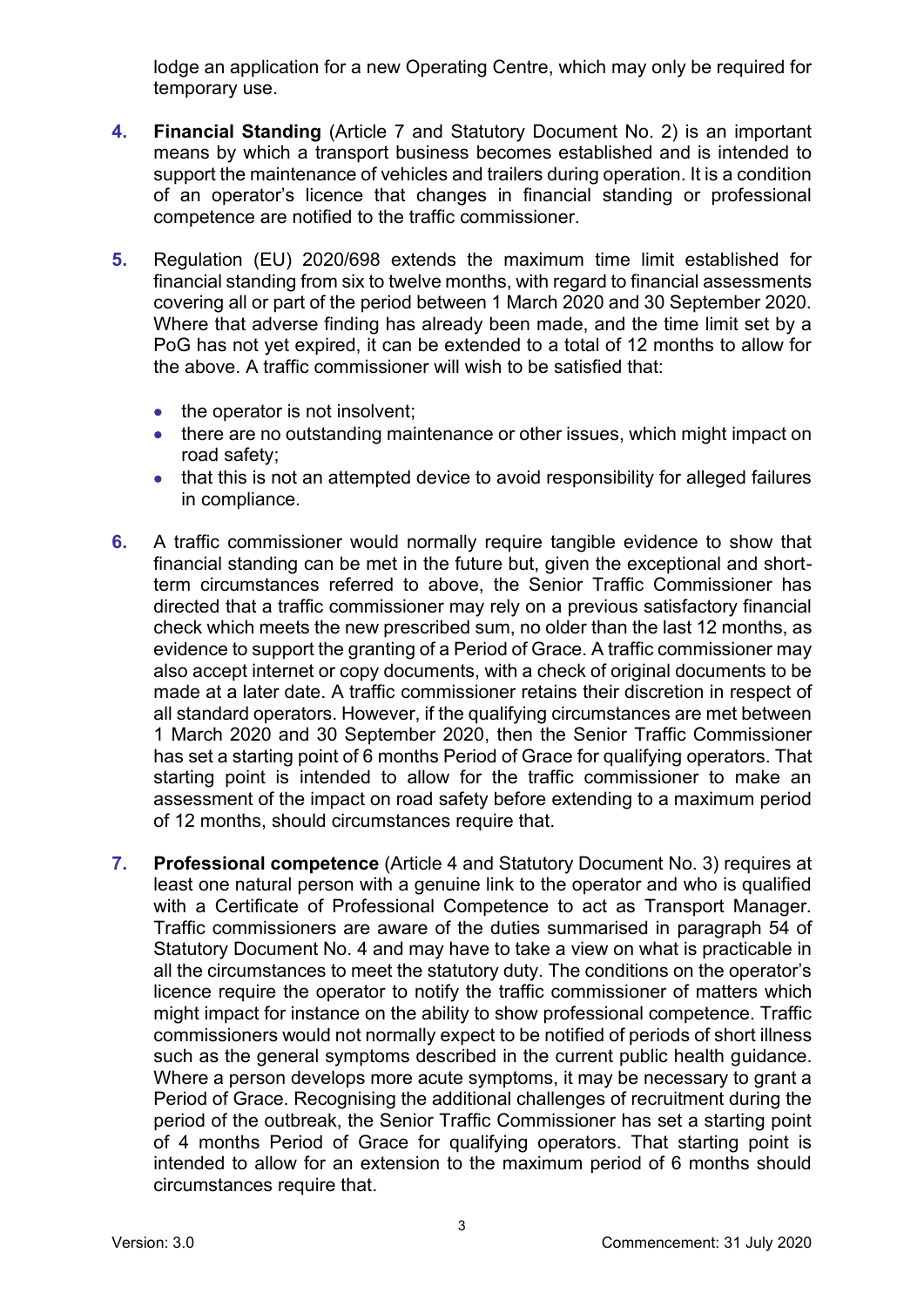#### **Process for Periods of Grace**

- **8.** A standard operator seeking a Period of Grace must proactively apply. That application in effect invites a traffic commissioner to make an adverse finding that the operator cannot demonstrate that it meets the mandatory and continuing requirement for a stable and effective establishment, financial standing or professional competence. Members of staff within the Office of Traffic Commissioner are expected to assist all standard operators with regard to applications for Period of Grace and to advise them of these Directions.
- **9.** Operators must understand that if, upon expiry of a Period of Grace, the requirement has still not been demonstrated then the operator's licence will have to be revoked. For financial standing there is always the alternative of relying on additional sources of finance which might be secured or a voluntary reduction in authority to a level which can be supported.
- **10.** In order to grant a period of grace the traffic commissioner or staff acting under delegation must first establish that one or more of the requirements is no longer satisfied. The traffic commissioner may then allow a period of grace to rectify the situation to be granted from the date of determination that the mandatory requirement is no longer met. The Upper Tribunal decision in 2014/008 Duncan McKee suggests that traffic commissioners will wish to see *reasonable prospects for a good outcome.* Where the reasons for the adverse decision are connected to the outbreak, traffic commissioners are entitled to infer that the situation will be time-limited, and that the McKee test is therefore met.
- **11.** Traffic commissioners should recognise the exceptional nature of the operating environment during this period of uncertainty. Traffic commissioners are expected to give serious consideration to the grant of a Period of Grace to those standard operators who require it. In exercising their discretion, a traffic commissioner will include those factors whilst ensuring road safety.
- **12.** Existing restricted goods operators do not have facility to request a Period of Grace but, for instance, might offer an undertaking to the traffic commissioner for a financial check to be carried out in the future and on a specified date. Use might also be made of temporary exemptions as below.

# **Goods – Interim licences**

- **13.** As more fully set out in Statutory Document No. 9, interim licences give temporary authority to applicants for a goods vehicle operator's licence. To grant, a traffic commissioner requires prima facie that the requirements of professional competence, financial standing and good repute are met before granting interim authority for a standard licence. As a matter of consistency this has been interpreted to include fitness and the availability of finance for a restricted licence. A traffic commissioner may issue an interim licence/variation in the same terms as those applied for or on different terms.
- **14.** Regulation (EC) 1071/2009 allows existing operators to submit annually their audited accounts to demonstrate that the continuing and mandatory requirement for financial standing. That allows for any variations in the coming year to be assessed as against those certified accounts as opposed to supplying additional financial evidence at the point of every application. During the period of the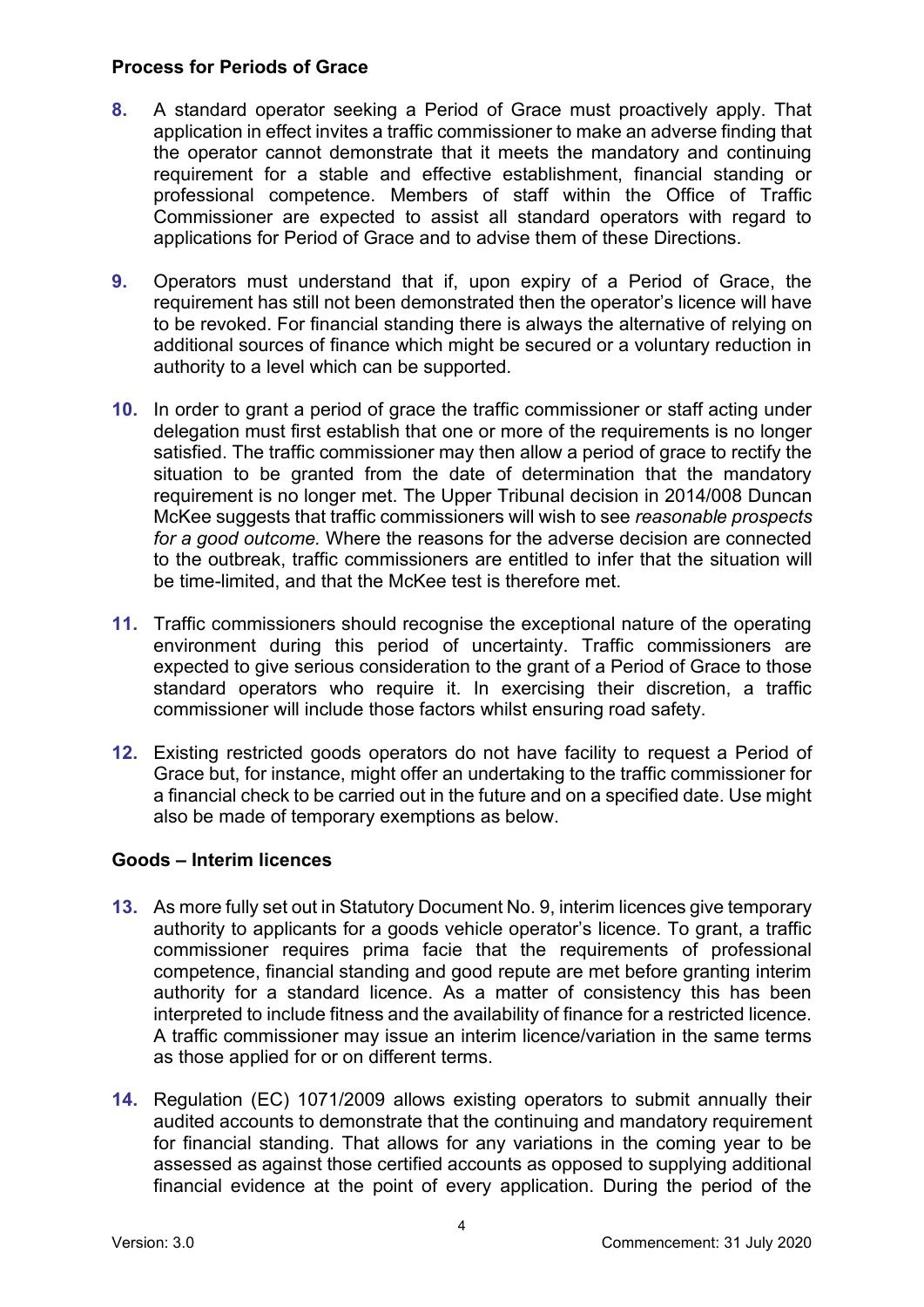outbreak a traffic commissioner may, exceptionally, rely on an assessment of financial standing within the last 12 months as prima facie evidence to support grant of any interim goods licence. A traffic commissioner will wish to be satisfied that:

- the operator is not insolvent;
- there are no outstanding maintenance or other issues, which might impact on road safety;
- that this is not an attempted device to avoid responsibility for alleged failures in compliance.
- **15.** This recognises that the operator would still be under an obligation to notify the traffic commissioner if, the required level of finance was not subsequently available. A traffic commissioner may grant a time-limited interim licence under the terms of section 24(6) for a new application and 25(4) for a variation application. This may allow a traffic commissioner to grant interim authority during the period where restrictions apply.

#### **Goods – temporary exemptions**

**16.** Section 4 of the Goods Vehicle (Licensing of Operators) Act 1995 sets out:

#### *Temporary exemptions*

- *(1) A traffic commissioner may, for the purpose of—*
- *(a) enabling an emergency to be dealt with, or*
- *(b) enabling some other special need to be met,*

*by notice in writing grant to any person falling within subsection (2) a temporary exemption from any requirement to hold a standard licence which would otherwise be imposed on him by sections 2 and 3 in respect of any vehicle specified in the notice or any vehicle of a class so specified.* 

*(2) A person falls within this subsection if he is engaged exclusively in national transport operations which have only a minor impact on the transport market because of the nature of the goods carried or the short distances over which goods are carried.* 

*(3) A temporary exemption granted under subsection (1) permits the person to whom it is granted to use the specified vehicle or (as the case may be) any vehicle of the specified class for the carriage of goods for hire or reward for the purposes of transport operations of his such as are referred to in subsection (2) (and, accordingly, sections 2(1) and 3(6) shall not to that extent apply to that person's use of goods vehicles).* 

- **17.** A traffic commissioner retains a general discretion to deal with an emergency by granting temporary exemptions from any requirement to hold a standard goods licence.
- **18.** If granted, the temporary exemption will allow the person to use a specified vehicle or any vehicle of the specified class for the carriage of goods for hire or reward for the purposes of transport operations.
- **19.** This can be granted to any person, including an existing restricted licence holder.
- **20.** The temporary exemption must be communicated in writing and that notice should specify the period of the exemption with the last day to which the exemption applies. The exemption relieves the applicant of the requirement to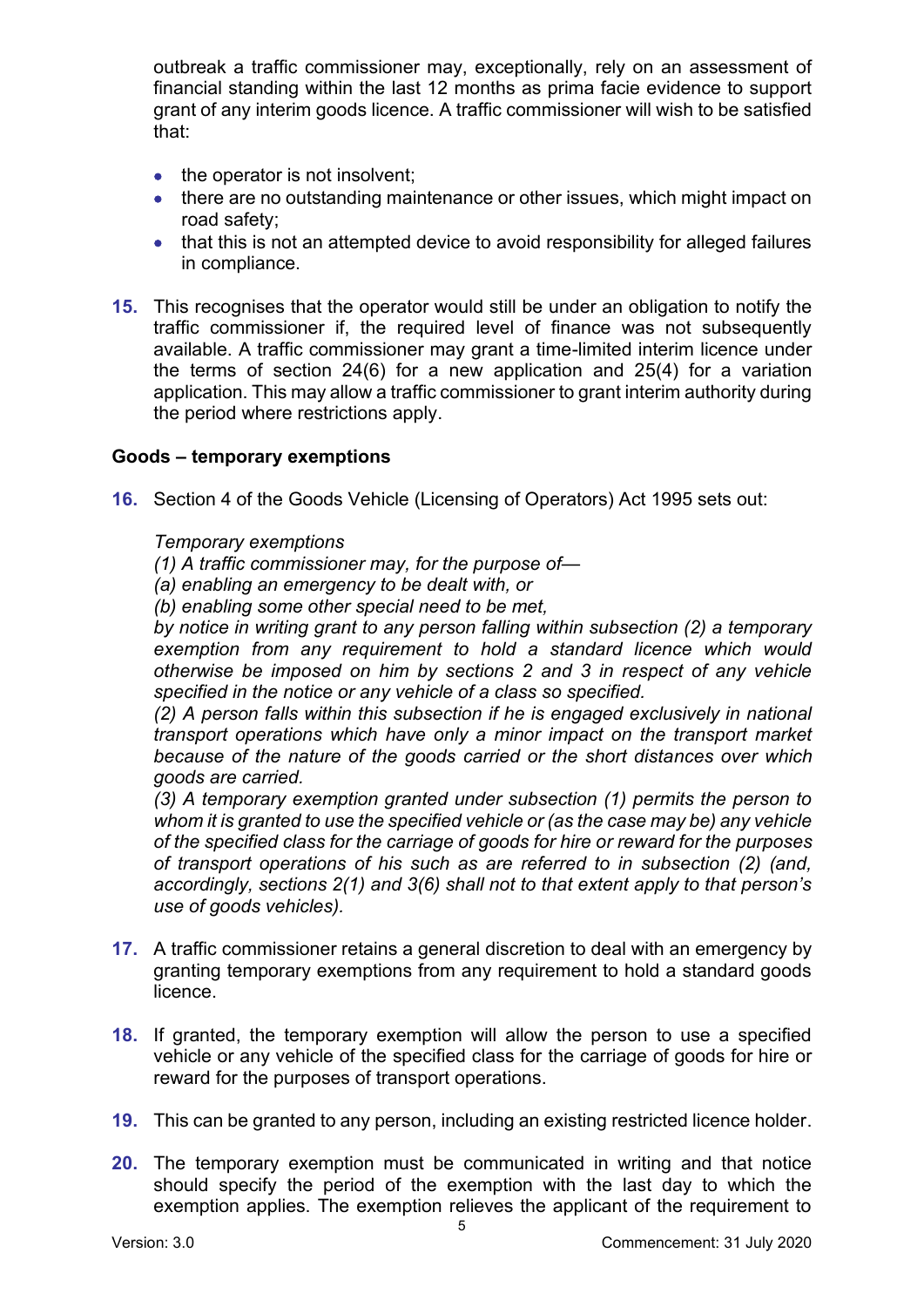hold an operator's licence for a) hire or reward, or b) for or in connection with any trade or business carried on by him.

- **21.** Due to the exceptional circumstances required and the potential impact on the level playing field established under the Goods Vehicle (Licensing of Operators) Act 1995, a traffic commissioner must first be satisfied that an applicant is not unfit to engage in road transport. Additionally, a traffic commissioner may wish to be satisfied that:
	- the operator is not insolvent;
	- there are no outstanding maintenance or other issues, which might impact on road safety;
	- that this is not an attempted device to avoid responsibility for alleged failures in compliance;
	- that the applicant has satisfactory facilities and arrangements for maintaining the vehicles used under the exemption in a fit and serviceable condition.
- **22.** The traffic commissioner must be satisfied that the grant of the exemption is necessary for the purpose of enabling an emergency to be dealt with (in this case the current outbreak) or enabling some other special need to be met (arising from the outbreak).
- **23.** The traffic commissioner must be satisfied that the applicant is engaged exclusively in national transport operations, which will/have only a minor impact on the transport market because of the nature of the goods carried or the short distance the goods are carried. In the exceptional circumstances of the outbreak the Senior Traffic Commissioner advises that traffic commissioners are entitled to rely on a declaration to that effect signed by the person or officer of the corporate entity (Statutory Document No. 5).

# **Bus Registrations**

- **24.** To operate a local service, operators must meet the requirements of the Transport Acts 1985 and 2000 and the Public Service Vehicles (Registration of Local Services) Regulations 1986 and the Public Service Vehicles (Registrations of Local Services) (Amendment) Regulations 2018 and hold either an unconditional PSV operator's licence or a section 22 permit.
- **25.** Current legislation already allows operators to seek short notice dispensation from a traffic commissioner in certain emergencies. Traffic commissioners have a discretionary power (Regulation 7) to accept short notice applications for services and in particular:

*h) where the operator, due to circumstances he could not reasonably have foreseen, failed to make an application in sufficient time for the period of notice applicable;* 

*i)* where an operator applies to register or vary a registration to meet an urgent *or exceptional public passenger transport requirement.* 

**26.** Following the implementation of widespread restrictions, operators were encouraged to change their local bus service registrations under the above provisions. The majority of relevant operators applied for a temporary variation of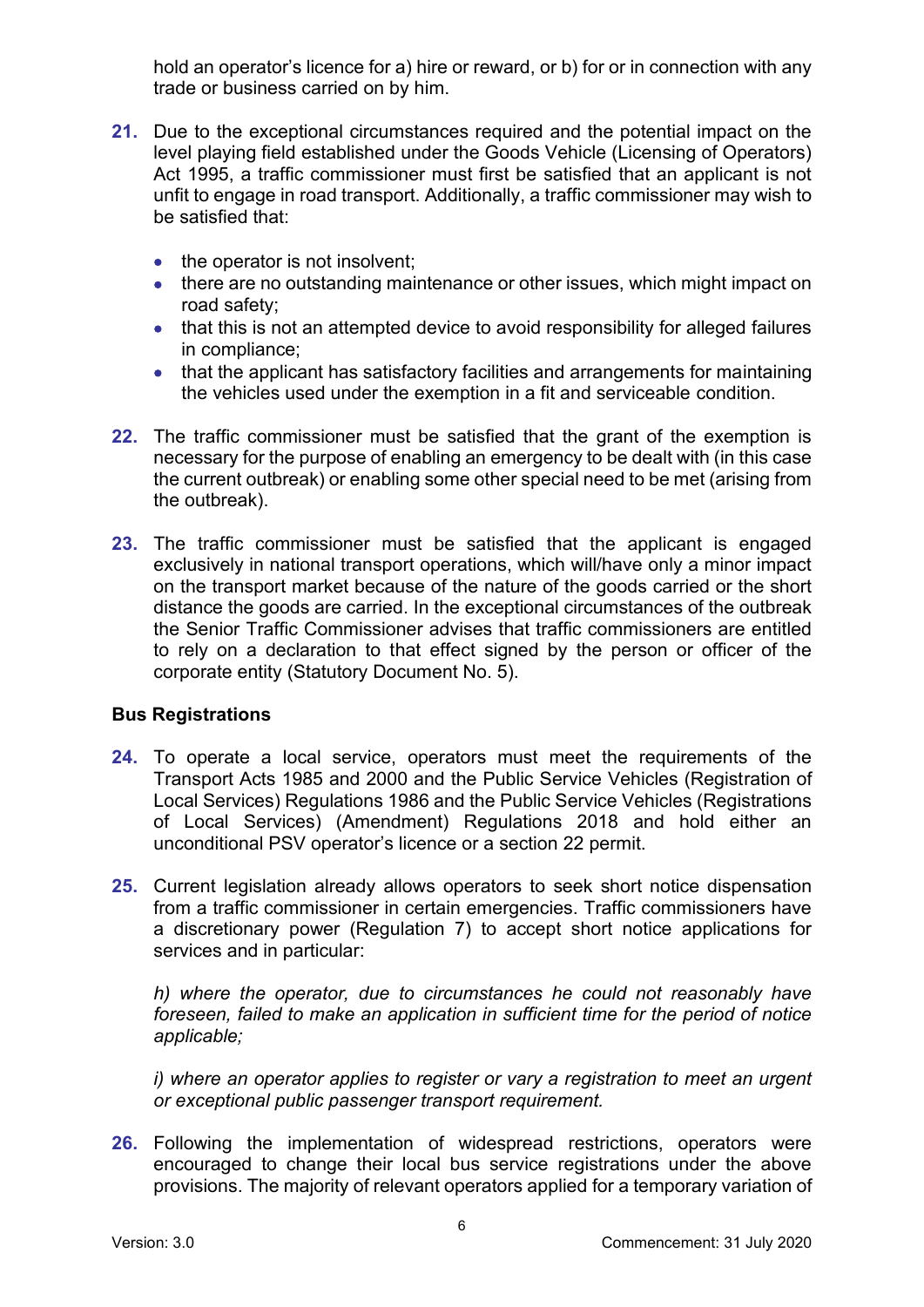services on the basis of circumstances that could not reasonably have been foreseen or to meet an urgent and exceptional public passenger transport requirement. The temporary variation was treated as akin to a holiday service, where the registration automatically reverts back to the original route timetable at the expiry of the given period.

- **27.** The 2018 Regulations amended the 1986 Regulations, introducing a new requirement in England only, to notify the relevant local authorities 28 days in advance of any application to a traffic commissioner to introduce, vary or cancel a local bus service. The period of notice provided by Regulation 5 has reverted to 42 days. In Wales the notice period under Regulation 5 of the 1986 Regulations remains at 56 days' notice but there is no requirement to notify the relevant local authority. The schedule to the Regulations specifies the particulars, that need to be provided, including the name of the operator and the times of individual services at principal points on the route. Regulation 3(3) provides that an application shall not be accepted by the traffic commissioner unless the applicant gives the traffic commissioner such information as the traffic commissioner may reasonably require in connection with the application. This allows a traffic commissioner discretion to accept electronic documents and application forms during the period of the outbreak, where ready access to originals and/or printing facilities may be limited.
- **28.** It was agreed in Scotland and then followed in England, that the local authority notice period would be reduced to 24 hours. This period has now been extended to 72 hours. Traffic commissioners took account of that arrangement between operators and local authorities. Those temporary variations were originally made for a period up to 31 August 2020, but due to the continued restrictions on the bus industry, this date has been extended until 4 January 2021. Operators should be planning for the services which follow. The relevant Governments are making arrangements to pay grants to operators. However, reduced vehicle capacity to meet social distancing requirements may impact on the services to be offered. Traffic commissioners will continue to consider each case on its merits.
- **29.** The need to maintain social distancing measures, adopted in response to the COVID-19 pandemic, could not have been reasonably foreseen. The requirements to take special measures to protect the travelling public, particularly those most vulnerable to COVID-19, has changed the way that society must travel. Those social distancing requirements are set out in Government advice and will be required for a limited timeframe. During that period, traffic commissioners should regard the current situation as a 'special circumstance', which allows for operators to rely upon duplicate services that provides additional capacity for the travelling public.
- **30.** In this exceptional period it will be permissible for an operator to run a duplicate vehicle on a normal stopping service, which is reserved only for school children only. This is on condition that the vehicles align to the registered timetable as closely as possible and that the vehicles are clearly marked to assist the service users. It is expected that operators work closely with the Local Authorities on the provision of services during this period.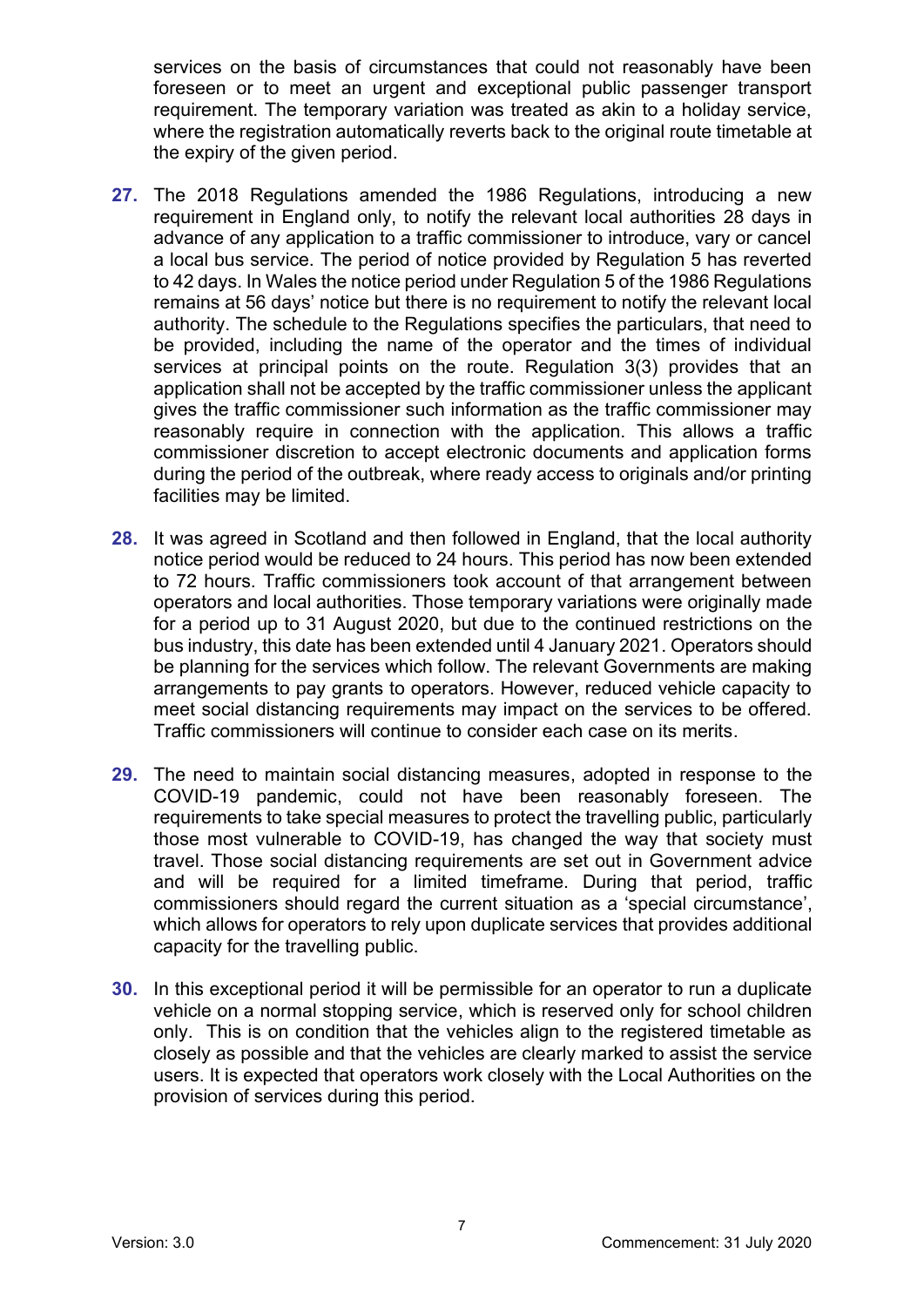#### **Community Passenger Transport**

- **31.** A PSV operator's licence is generally required for hire or reward but section 18 of the Transport Act 1985 allows for alternative operation under a Section 19 or Section 22 permit. The starting point is whether an exemption from Regulation (EC) 1071/2009 applies.
- **32.** Domestic legislation sets out the eligibility criteria for a permit. The vehicle cannot be used with a view to profit, nor incidentally to an activity that is itself carried in with a view to profit. However, Regulation 1071/2009 applies to all passenger transport undertakings which use a vehicle adapted to carry nine or more passengers in return for payment. Permit operations therefore fall within this definition and are subject to the provisions except for undertakings which:
	- are engaged in road passenger transport services exclusively for noncommercial purposes; or
	- have a main occupation other than that of road passenger transport operator; or
	- have a minor impact on the transport market because of the short distances involved.
- **33.** Section 19 permits come in two types, standard permits for vehicles of 16 or fewer passenger seats and large bus permits for vehicles with 17 or more passenger seats. Standard permits can be issued by traffic commissioners, local authorities and designated bodies. Large permits can only be issued by traffic commissioners. Section 22 community bus permits allow organisations that operate in Great Britain without a view to profit to provide local bus services. They are available for vehicles with nine or more passenger seats and can only be issued by the traffic commissioner. Unlike operator licensing, bodies do not hold one permit (licence) that authorises them to operate x number of vehicles. Instead, permits are issued individually, and a body could hold as many permits that they wish to.
- **34.** A Section 19 permit can be issued to bodies concerned with: education; religion; social welfare; recreation (standard permit only); or other activities of benefit to the community. Only the following classes of passengers may be carried on the vehicle:

A. Members of the body holding the permit.

B. Persons whom the body exists to benefit, and persons assisting them.

C. Disabled persons or persons who are seriously ill, and persons assisting them.

D. Pupils or students of any school, college, university or other educational establishment and staff or other helpers accompanying them.

E. Persons living within a geographically defined local community, or group of such communities, whose public transport needs are not met other than by the virtue of services provided by the body holding the permit.

F. Any other class of persons specified in the permit.

**35.** An organisation must stipulate the class of passenger on application. Members of the general public cannot be carried on a vehicle being used under a Section 19 permit.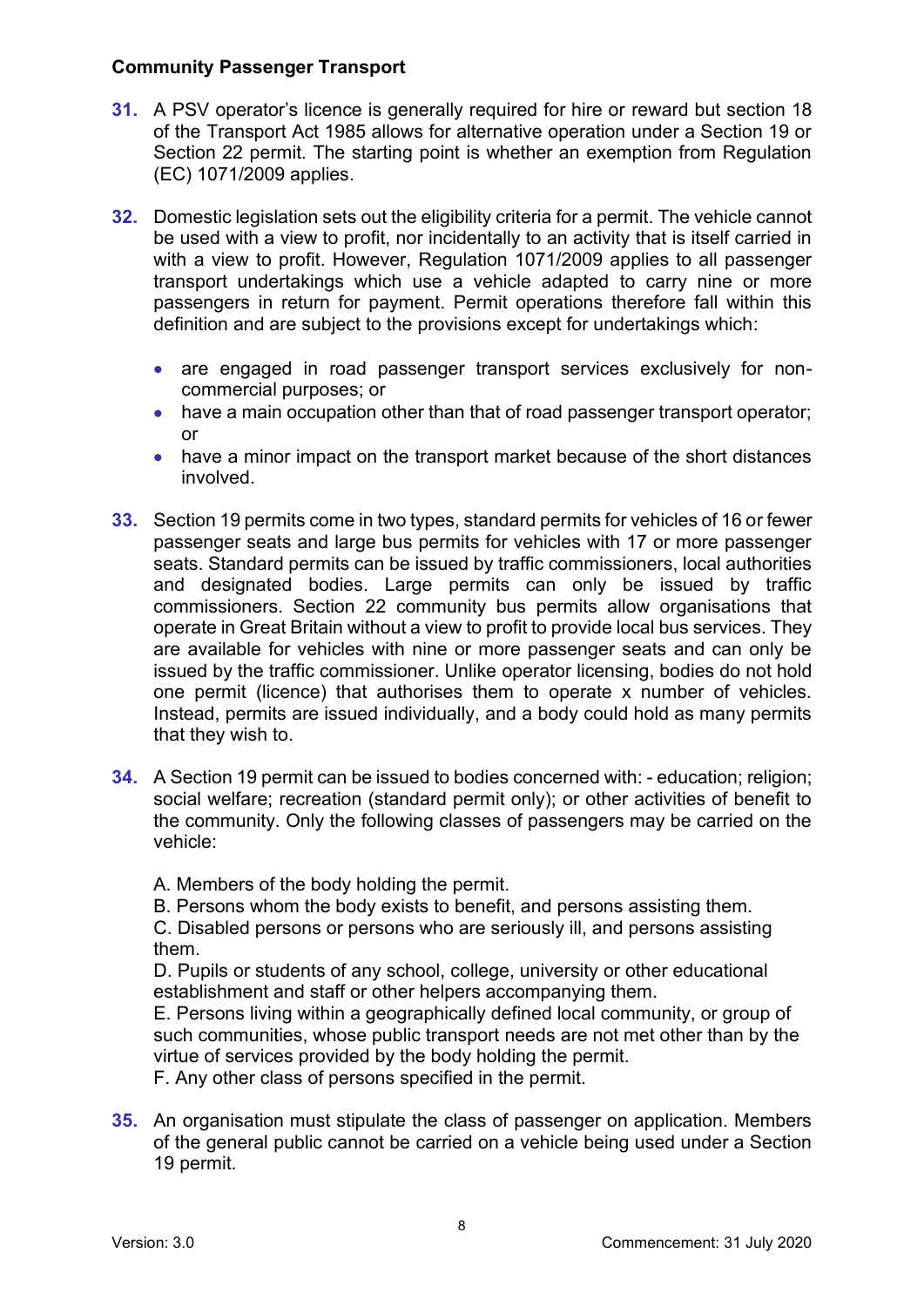- **36.** There are few criteria for the traffic commissioner to consider once they are satisfied that the operation is non-commercial (as per Regulation (EC) 1071/2009). These are:
	- the organisation is an exempt Body in accordance with section 18 of the Transport Act 1985;
	- the organisation must be established not for profit;
	- the organisation must meet the activity criteria;
	- for large bus permits the traffic commissioner must be satisfied of adequate arrangements to maintain vehicles in a fit and serviceable manner.
	- There are no further financial or repute requirements.
- **37.** On grant the traffic commissioner can impose conditions relating to the class of passengers that can be carried. These are indicated on the application form by the applicant and cover those indicated above. No further classes can be carried without prior approval. A traffic commissioner can vary or revoke a permit at any time, but no grounds are stated in the legislation. If the traffic commissioner did not issue the permit, they must first consult the issuing body.
- **38.** Section 22 permits can only be granted by a traffic commissioner. Applicants must satisfy the not-for-profit requirement and be concerned with the social and welfare needs of one or more communities. They are primarily issued to allow an organisation to run a local bus service and, unlike Section 19, can carry the general public. A local bus service must be registered for a vehicle to be used under a Section 22 permit.
- **39.** The legislation allows a traffic commissioner to issue a permit for up to a maximum of five years. On expiry of the permit the holder is required to apply for a new one. This allows the traffic commissioner to issue a permit for a much shorter period designed to cover the period of the outbreak only. On that basis and having identified the need to deal with an emergency or other special need arising from the outbreak, the traffic commissioner may be satisfied that the criteria are met on the basis of declaration to that effect signed by the person or officer of the corporate body (Statutory Document No. 5).

#### **Deployment**

- **40.** Section 4 of the Public Passenger Vehicles Act 1981 allows the Secretary of State to appoint any number of commissioners for England and Wales as the Secretary of State considers appropriate; and to appoint a single commissioner for the Scottish Traffic Area, together with deputies. The appointment processes for Wales and Scotland may be the subject of additional protocols with the respective devolved Governments. That section allows for a traffic commissioner to be responsible for issuing operator licences and for other functions under the relevant legislation.
- **41.** A traffic commissioner for England and Wales may exercise the functions of a traffic commissioner in any traffic area in England and Wales; and may exercise any reserved matters (see the Scotland Act 1998) in the Scottish Traffic Area. The Scottish traffic commissioner may exercise the same functions of a traffic commissioner in relation to the Scottish Traffic Area, and England and Wales, in addition to which the Scottish traffic commissioner may exercise devolved functions allocated under devolved legislation.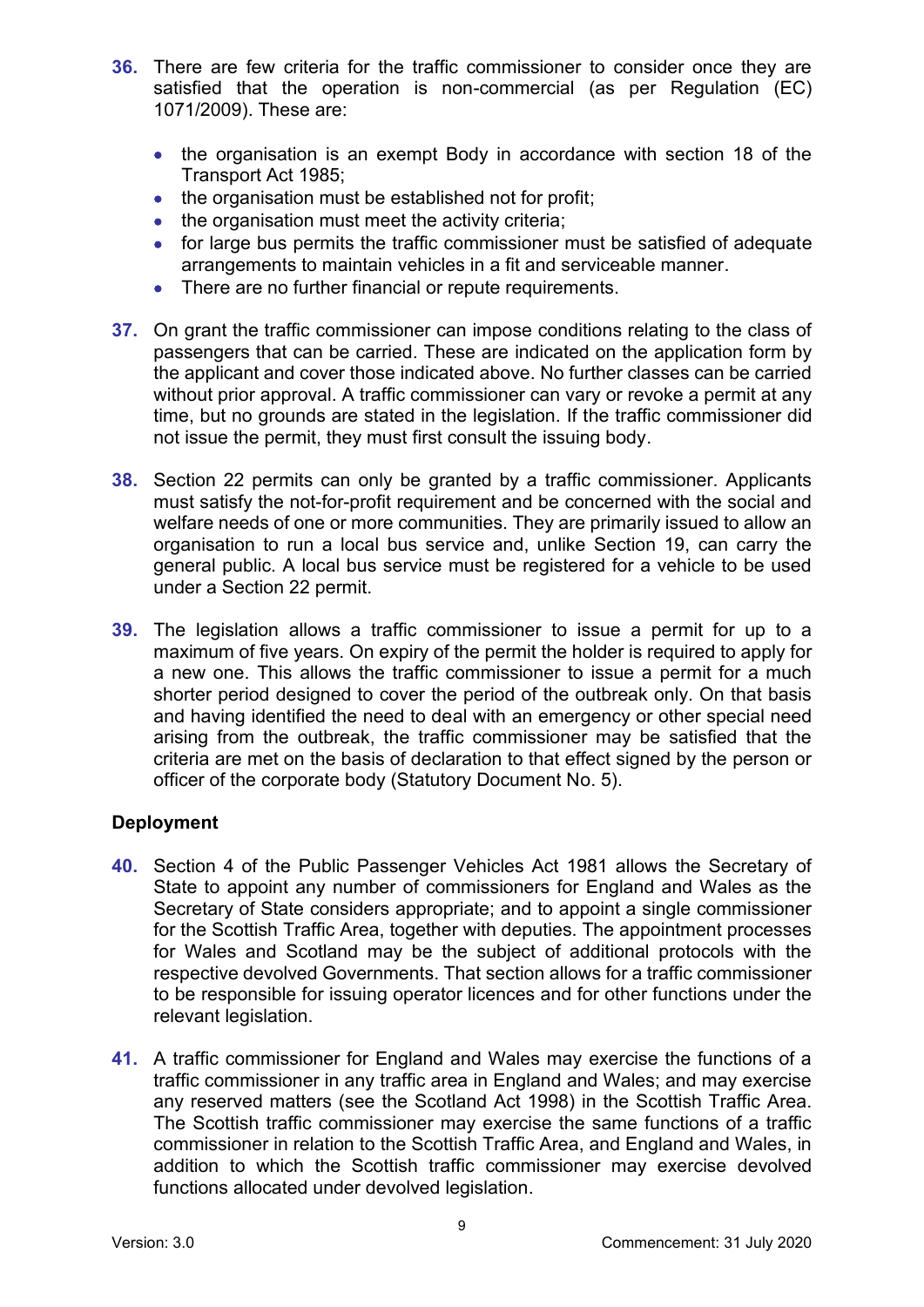- **42.** The Senior Traffic Commissioner has power to deploy the other traffic commissioners and deputy traffic commissioners in England and Wales; and the Scottish traffic commissioner and deputy, in respect of any reserved matters, throughout the jurisdiction. The Senior Traffic Commissioner may require any traffic commissioner to carry out such of the reserved functions of traffic commissioner as the Senior Traffic Commissioner may determine and at any place in the jurisdiction. The Senior Traffic Commissioner may similarly determine the extent to which a deputy traffic commissioner will carry out those functions, and where. Section 4(4) provides that any traffic commissioner must act under the statutory directions of and have regard to any statutory guidance given by, the Senior Traffic Commissioner (subject to the provisions of Scotland Act 1998 and the Government of Wales Act 2006).
- **43.** The Senior Traffic Commissioner has deployed individual traffic commissioners to take responsibility for respective traffic areas in England and Wales. The Scottish traffic commissioner similarly has responsibility for reserved matters in the Scottish traffic area. Those responsibilities include assuming the position as controller for the relevant data arising from the exercise of the statutory functions. Deputy traffic commissioners act as data controllers in a very limited sense, and only during the exercise of tribunal functions. They have not been deployed to take responsibility for a specified traffic area but have been allocated an office for administrative purposes. They have no role in the delegation of functions to members of support staff.
- **44.** An individual deputy traffic commissioner can be engaged to undertake such reserved functions as may be delegated by the traffic commissioner for the relevant traffic area and, whilst acting under the same statutory guidance and statutory directions as the traffic commissioner may be subject to general direction by the traffic commissioner deployed to that traffic area. For instance, a deputy traffic commissioner may receive directions relating to the use of time and resources in application of the overriding principle.
- **45.** Traffic commissioners may also be requested to give priority to box work. In making decisions on the papers traffic commissioners must now consider the listing of the case by reference to the priorities set out below and make appropriate directions to allow a hearing to proceed, when required. Traffic commissioners should record whether the DVSA's and/or other evidence is largely accepted and/or admissions have been made in interview under caution and/or the operator's response. Where statutory time limits apply, such as in impounding cases, the interests of justice may require the traffic commissioner to disapply the timetable so that parties and witnesses can attend, in due course. Traffic commissioners retain their ability to require records to be produced and may consider the use of alternative disposal methods and the benefit of Remote Enforcement Office assessments in appropriate cases. This will require operators and other parties to comply with directions in advance of a hearing.

#### **Hearings**

**46.** Traffic commissioners will be aware of the guidance outlined by the senior judiciary. The current Government Covid-19 emergency measures must be respected and, as the Lord Chief Justice has said, it is important that the administration of justice continues to function whenever it is possible in an environment which is consistent with the safety of all those involved.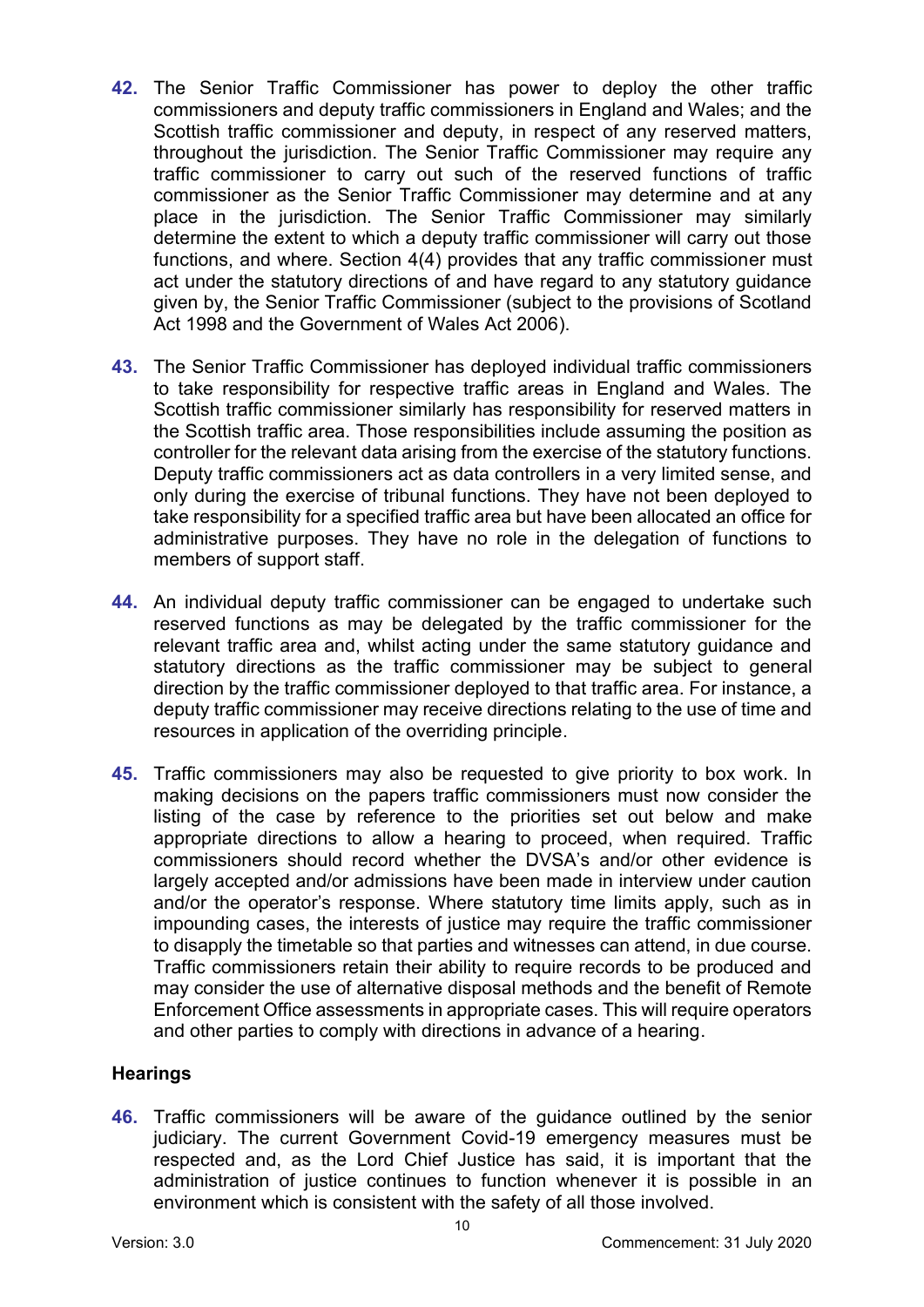- **47.** Traffic commissioners will consider the priority of each case and decide on a case by case basis the practicality of hearing part or all of a case in person or by other means. Listing remains a judicial responsibility and function. Listing decisions will be made by traffic commissioners in the usual way, on a case-by-case basis by reference to all relevant factors and considerations and subject to the direction and deployment of the Senior Traffic Commissioner. The core concern of road safety and the fairness of proceedings should inform that decision. Where it is not possible for a hearing to be delayed or heard remotely, DVSA must ensure that the tribunal facilities are safe for people who use them. Hearings will take place only where it is safe for them to do so.
- **48.** This Statutory Document has allowed traffic commissioners to take a proportionate approach to existing licences and to grant temporary or time limited authorisations to goods operators and particularly where connected to the national effort. Traffic commissioners should continue to give priority to any operator or applicant who is carrying out essential transport services involved in the delivery of food, non-food (personal care and household paper and cleaning), door-to-door refuse collection and disposal services, health services and over the counter pharmaceuticals, fuel (transport and heating) or essential utility services (water, gas, electricity, telecommunications, road maintenance, etc).
- **49.** In addition, the following priorities have been extracted from Statutory Document  $No. 9$ 
	- any serious concerns regarding the safety of the transport operation:
	- application for interim authority or PSV application (linked to the above);
	- cases of serious non-compliance (see Statutory Document 10, Annex 4):
	- cases of particular age.
- **50.** Impounding cases may require specific case management given current restrictions but must be referred to the traffic commissioner as per Statutory Document No. 7.
- **51.** Traffic commissioners are expected to deal with applications by an Administrator e.g. under regulation 31, on the papers wherever possible. A traffic commissioner might consider a video hearing as an alternative.
- **52.** When making listing decisions traffic commissioners will consider carefully whether suitable practical arrangements can be made to ensure that the hearing can, in fact, take place safely. This will involve consideration of a variety of factors including the type of case, the venue (i.e. whether there are suitable rooms available where proper social distancing can take place), the length of hearing, the number of witness and witness handling facilities and available technology.
- **53.** None of the above priorities should be interpreted as to override the Government guidance on restricting the spread of Covid-19. It is not in the interests of justice or public safety for parties to avoid responsibility by failing to comply with those directions. Due to the need to ensure that risks are controlled, traffic commissioners will wish to avoid unnecessary adjournments. However, traffic commissioners and OTC staff must be aware of the instructions on self-isolation and shielding, which apply to persons who: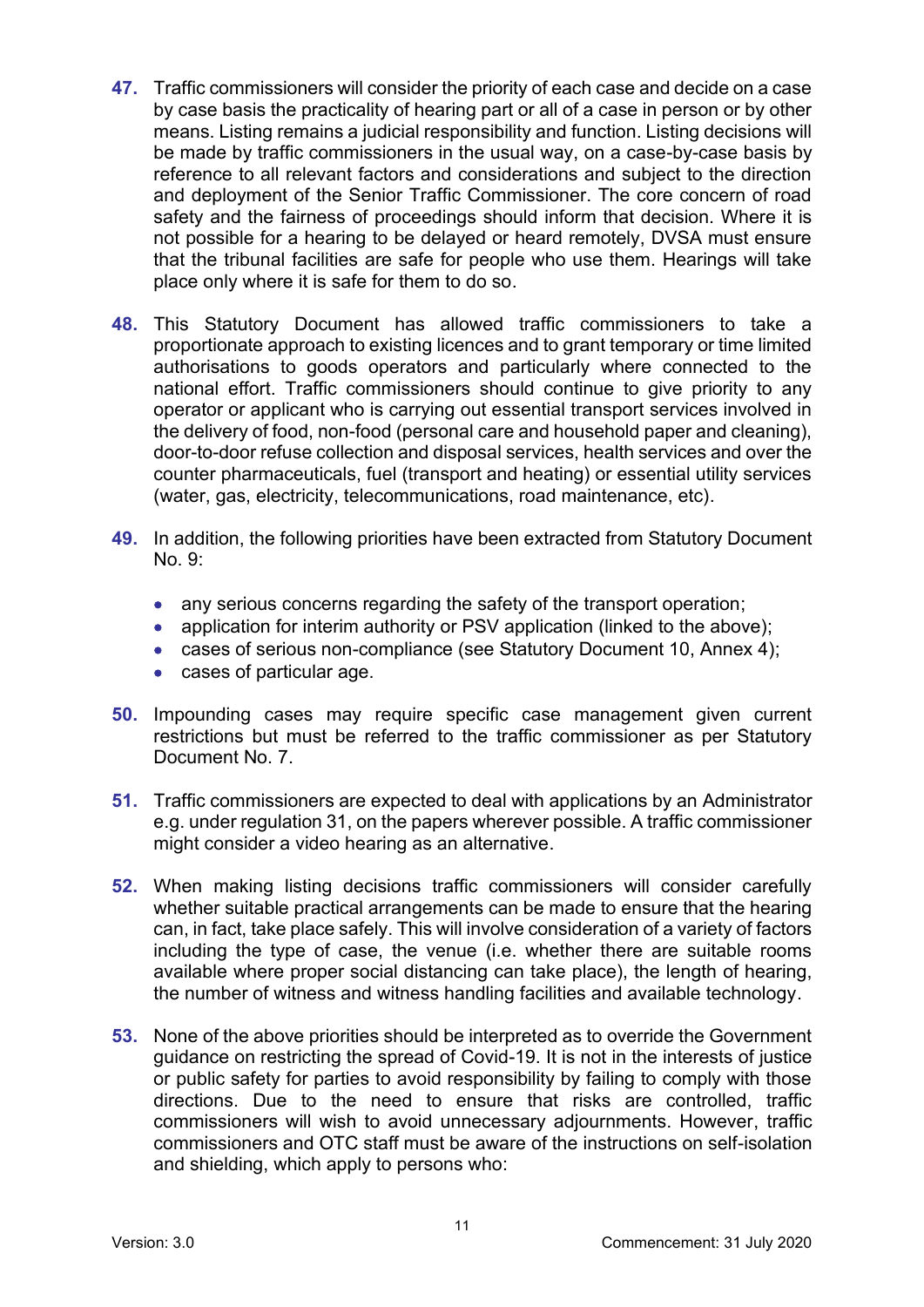- are over 70;
- have an underlying health condition;
- are pregnant.

#### **Control measures at the tribunal**

- **54.** Staff members and traffic commissioners are permitted to travel for work purposes, provided they are not showing coronavirus symptoms and none of the household are self-isolating. At all times, OTC staff and traffic commissioners should follow the guidance on self-isolation if they or anyone in their household shows symptoms.
- **55.** DVSA is responsible for ensuring that there are suitable and sufficient control measures in place at the tribunal facilities. It is required to share those working arrangements and retains responsibility for ensuring safety.
- **56.** Social distancing involves reducing day-to-day contact with other people as much as possible, in order to reduce the spread of coronavirus (COVID-19). The advice on social distancing measures applies to everyone and should be followed wherever possible. DVSA needs to ensure that the OTC clerks and traffic commissioners are able to follow the government guidelines, maintaining a 2 metre distance from others, and washing their hands with soap and water often for at least 20 seconds (or using hand sanitiser gel if soap and water is not available). This advice applies both to inside the workplace, and to where staff may need to interact with customers.

#### **Remote Hearings**

- **57.** One control measure is to consider remote hearings. The trial of remote hearings has established that they are suitable in limited circumstances. In all cases the overriding principle has been one of fairness to both applicants and operators. This requires careful consideration when considering whether a case could be listed for remote hearing by video. It may be possible for traffic commissioners to dispose of non-complex regulatory cases through remote video hearings. The following indicate potential suitability:
	- the case should not be complex (preferably single issue) with an expectation that the anticipated duration of a hearing should not exceed 1 hour;
	- the number of required attendees from the operator should be limited to a maximum of three people;
	- operator must be cooperative and must have complied with all directions particularly to have documents provided in advance of the hearing;
	- hearings may be particularly beneficial for those applications where a preliminary hearing was to be held;
	- it may be beneficial for the applicant to be represented by a lawyer, although this cannot be mandated;
	- a preliminary view is that a significant adverse decision is not the most likely outcome.
- **58.** Given the limited number of suitable cases, the Senior Traffic Commissioner has indicated that those cases should, in the first instance, be deployed to full-time traffic commissioners.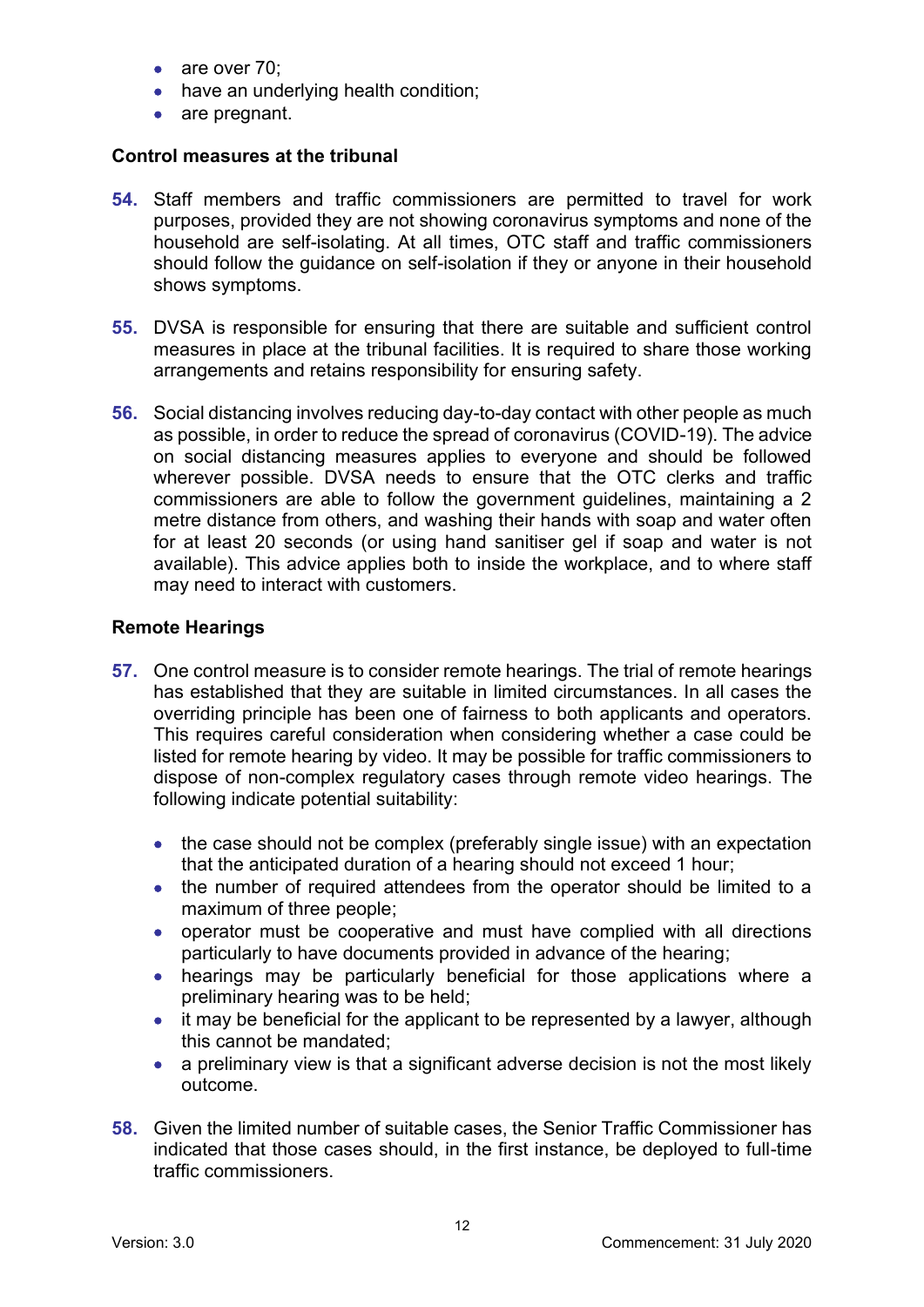#### **In-person Hearings**

- **59.** The relaxation of some Government restrictions does not mean that all cases must be listed for hearing at the tribunal facility. Traffic commissioners retain the discretion to hear cases remotely, subject to the above considerations.
- **60.** The Office of the Traffic Commissioner has always sought to list public inquiries within twelve weeks of the Traffic Commissioner calling the inquiry. The period has always been subject to the interests of justice including the availability of resources and the traffic commissioner's diary. In the short-term restrictions may limit flexibility in the listing of cases and the involvement of some deputy traffic commissioners.

# **Case Management**

- **61.** It will often be appropriate to make Directions at the point of listing. Consideration will need be given to the need for official witnesses. Early contact with the witness when reviewing a case may establish their availability. The number of records required prior to the hearing should be considered. Where there is concern that a case should be heard but may require a lot of documentation it should be discussed with the Traffic Commissioner at the review stage.
- **62.** Failure to comply with Case Management Directions may result in an application being adjourned to the end of the current list. In regulatory cases it may form the basis of a finding that the party is unable or unwilling to cooperate.

# **Adjournments**

- **63.** In considering a request, the purpose of the adjournment should be clear as the traffic commissioner will properly be concerned with the potential impact on road safety. The age of the case may assume less importance as the outbreak continues. Parties should not be permitted to use an adjournment as a device to postpone the impact of a decision. Traffic commissioners should be aware that there may not be any evidence in support of an adjournment application when self-isolating. However, traffic commissioners may look to compliance with case management directions as evidence of whether the interests of justice require an adjournment.
- **64.** Traffic commissioners are aware of the use of powers to ensure rapid action where protection of the public is required and of the legal protections to consider when exercising those powers. A traffic commissioner will consider and record reasons in each case.

# **General Discretion**

- **65.** Proportionality lies at the heart of the jurisdiction and traffic commissioners are well acquainted with the need to consider what is practicable for operators to deliver. As paragraph 24 of Statutory Document 10 advises: *the legal principle of proportionality requires a traffic commissioner when exercising a statutory function, to make decisions which are commensurate with the circumstances of each individual case and the purposes of the legislation.*
- **66.** There are two clear principles to be drawn from the case law: i) there must be a fair balance between the right of the operator and the interests which the licensing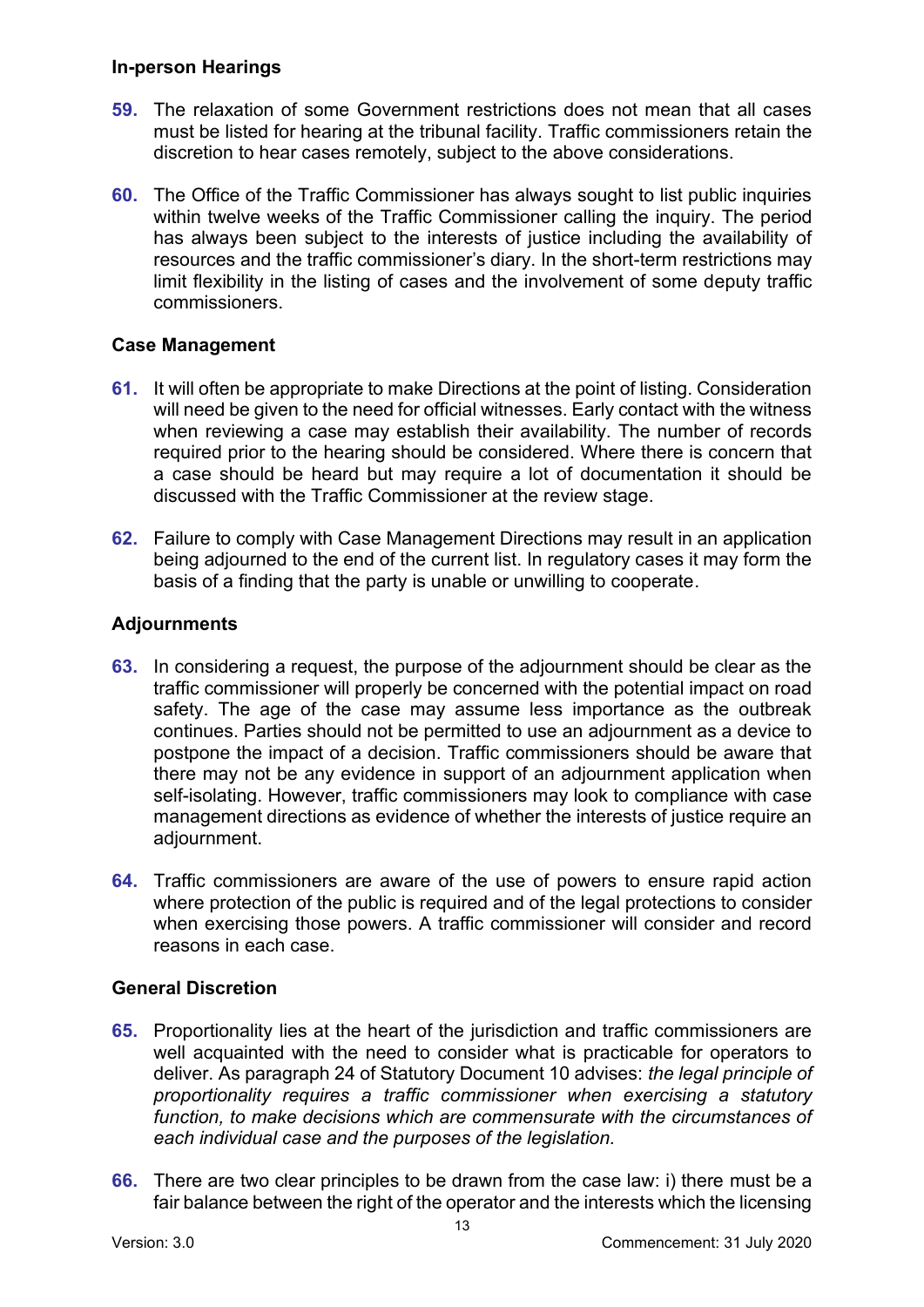regime seeks to protect, and ii) that a fair balance can only be struck by having regard to what the regime is seeking to protect or achieve, the way in which it seeks to do that and the extent to which the operator can put forward relevant matters. That does not prevent operators from notifying the Office of the Traffic Commissioner of relevant changes, for instance in maintenance arrangements.

- **67.** Each case must be dealt with on its own facts. As Statutory Document 10 indicates, a case may involve many variables including different variations of alleged breaches, negative and positive features. What appears on the face of the papers to be very serious may not in fact warrant severe regulatory action. Annex 4 cannot be used to predict the outcome of a public inquiry or give rise to a legitimate expectation. It allows for consistency by suggesting starting points for regulatory action. However, the presiding traffic commissioner retains discretion to move up or down from the suggested starting points.
- **68.** What is physically possible may change during the course of the outbreak, but the Office of the Traffic Commissioner has issued additional guidance to operators throughout the course of the restrictions to date:

[https://www.gov.uk/government/publications/advice-heavy-goods-and-public](https://www.gov.uk/government/publications/advice-heavy-goods-and-public-service-vehicle-operators-covid-19)[service-vehicle-operators-covid-19](https://www.gov.uk/government/publications/advice-heavy-goods-and-public-service-vehicle-operators-covid-19)

- **69.** The Senior Traffic Commissioners directs that this must now form part of the decision-making process. In considering the positive and negative aspects of an operator's approach during the lockdown and subsequent restrictions, traffic commissioners may also have regard to:
	- the employment of effective management based on sound risk analysis for instance in the management of maintenance;
	- a risk-based approach to the testing of vehicles in prioritising the inspection of older and/or historically problematic vehicles in the transition back to business as usual;
	- the utilisation of online resources in order to ensure driver or maintenance training, including Driver CPC (as permitted within furlough provisions);
	- proactive completion of a remote audit to support improvements during the Coronavirus restrictions;
	- proactive completion of online Operator Licensing Awareness Training and/or Transport Manager CPC refresher training during the coronavirus restrictions;
	- use of the operation or resources in support of the national effort to tackle the coronavirus.

These should be supported by evidence.

- **70.** In the alternative, traffic commissioners will be concerned by evidence, which shows:
	- misuse of the Government furlough scheme for commercial or other advantage, including continued operations using furloughed drivers or where operations have continued using alternative driver resources where employees have been furloughed;
	- furlough of the Transport Manager without notifying the Office of the Traffic Commissioner resulting in continued operation without continuous and effective management;